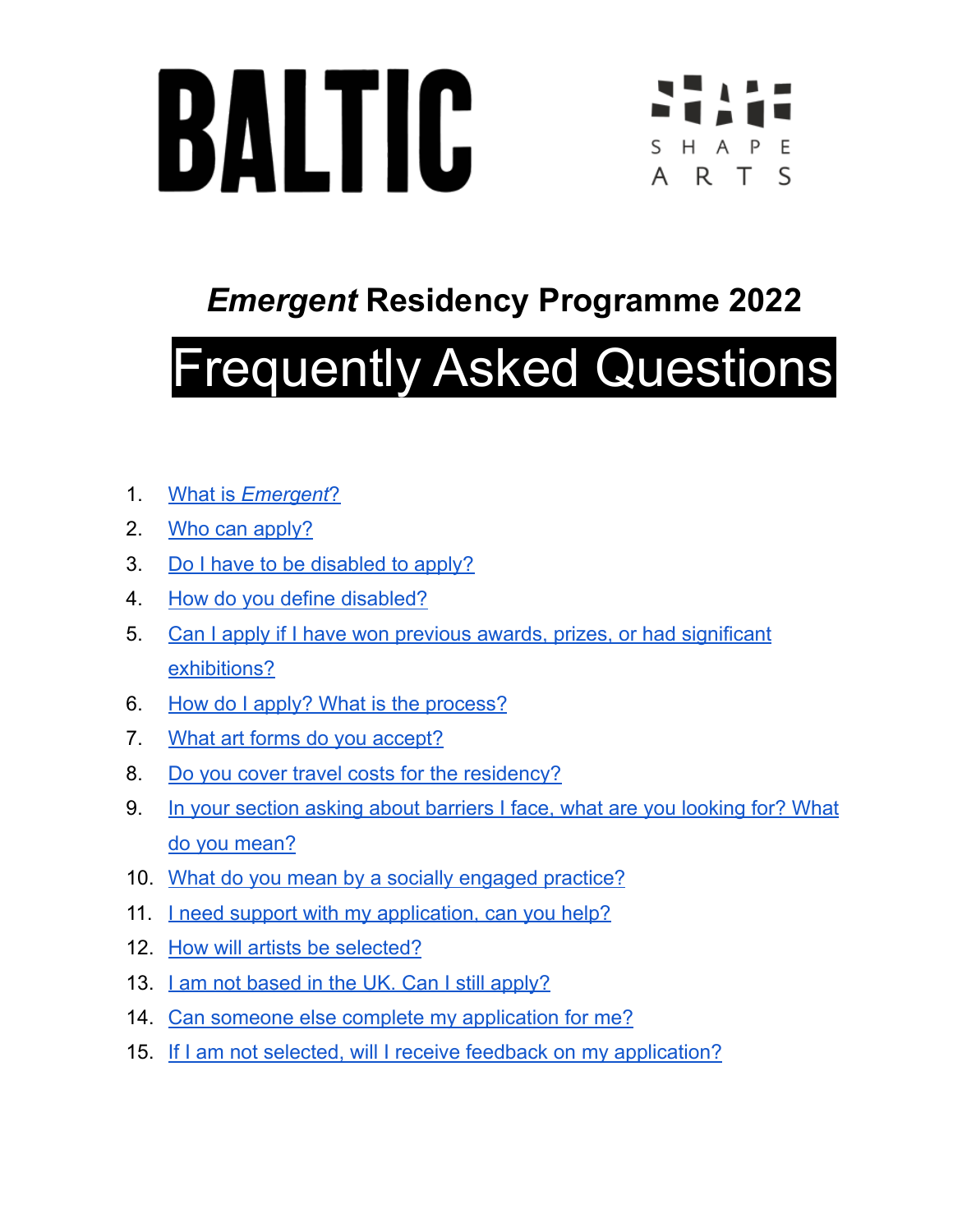#### <span id="page-1-0"></span>**What is** *Emergent***?**

An innovative new programme run in partnership between BALTIC Centre for Contemporary Art, Gateshead (BALTIC) and Shape Arts, London (Shape). The programme is designed to support emerging disabled artists in the post-pandemic landscape through an accessible approach to digital and physical support and residency experiences.

We offer:

- A hybrid residency, consisting of blended remote and on-site support, run in partnership between BALTIC and Shape teams
- An on-site residency at BALTIC in October 2022
- Remote support and mentoring which takes place in the months either side of this (meaning the full period runs September to November 2022)
- Remote support will be by Zoom or similar tools

Support areas will cover artist needs and include:

- Curation (the impact of your work according to context)
- Technical issues in your practice (for example digital working)
- Engagement (connecting with audiences, raising your profile)
- Access (your own, and wider considerations for access curation)
- Sustainability (your career in the wider arts ecology)
- Finance (budget management, fundraising opportunities)

The awarded artist receives a £5,000 bursary. This is designed to support their practice in the ways they most need.

There will be support and development opportunities for a small group of shortlisted artists. These artists will be notified following the shortlisting process.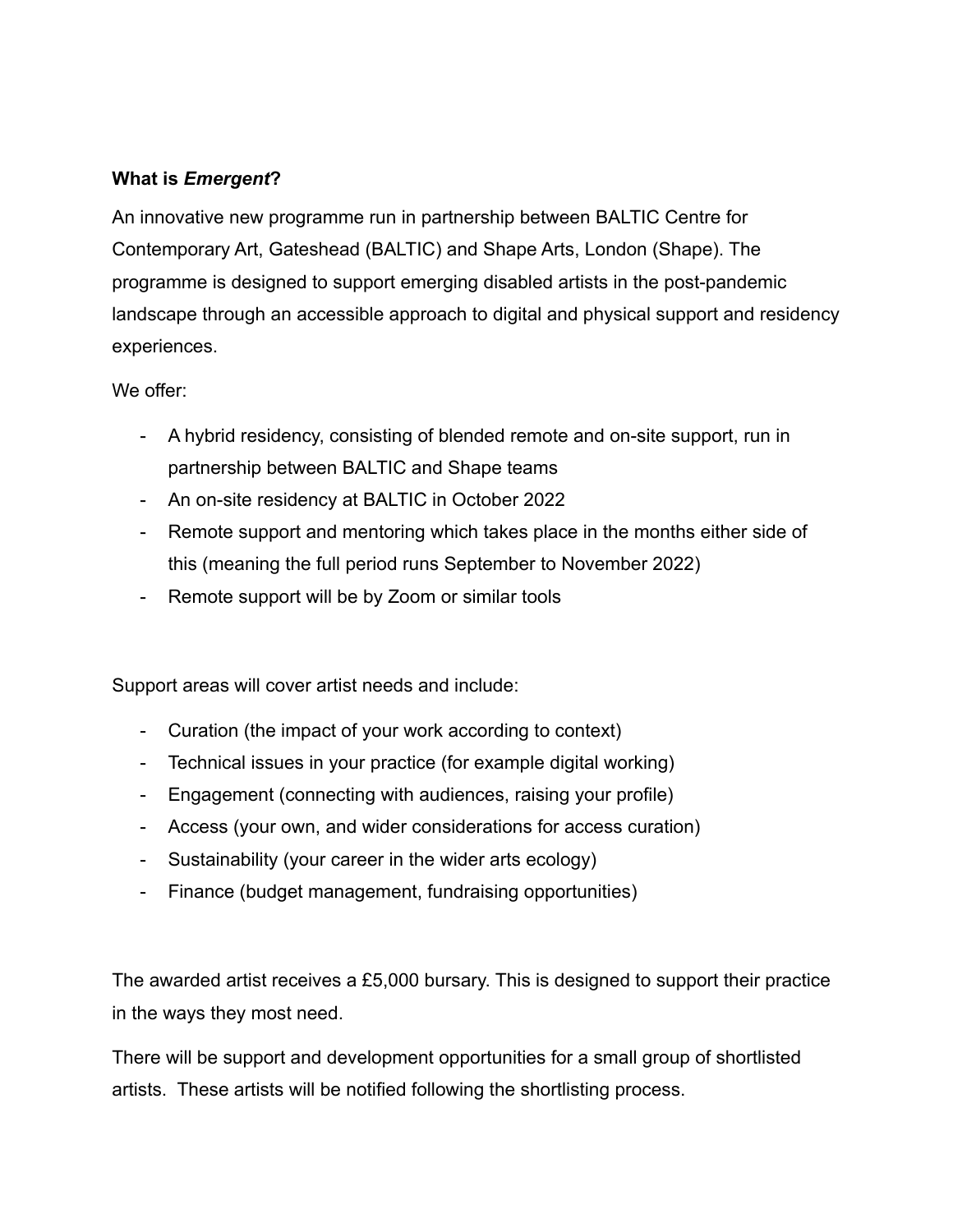#### <span id="page-2-0"></span>**Who can apply?**

Artists must be **18** years of age or over.

You must usually be based/living in the UK (you will be asked for proof of this).

You must be in the first five years of your career (your CV or biography should reflect this). You must not be in full time education.

You must self-identify as disabled (we appreciate you may use another word or term, but the important thing is that you face disabling barriers).

#### <span id="page-2-1"></span>**Do I have to be disabled to apply?**

Yes. You need to self-identify as disabled – you are welcome to use your own preferred word or term for disabled in your application (deaf, have depression, neurodivergent, survivor of mental health system, blind/partially sighted, and so on). The main thing is that you have direct lived experience of disabling barriers.

You are welcome to contact us if you have queries on this. We will not be asking for any form of health certification or validation.

#### <span id="page-2-2"></span>**How do you define 'disabled'?**

We have a broad and inclusive approach to what disability means.

Some people will meet with access barriers on a daily basis; others may have a mental or physical impairment or health condition which is invisible to others or which they prefer to keep to themselves; some people may not even have considered themselves to be disabled until something has happened to make them reflect on the issue.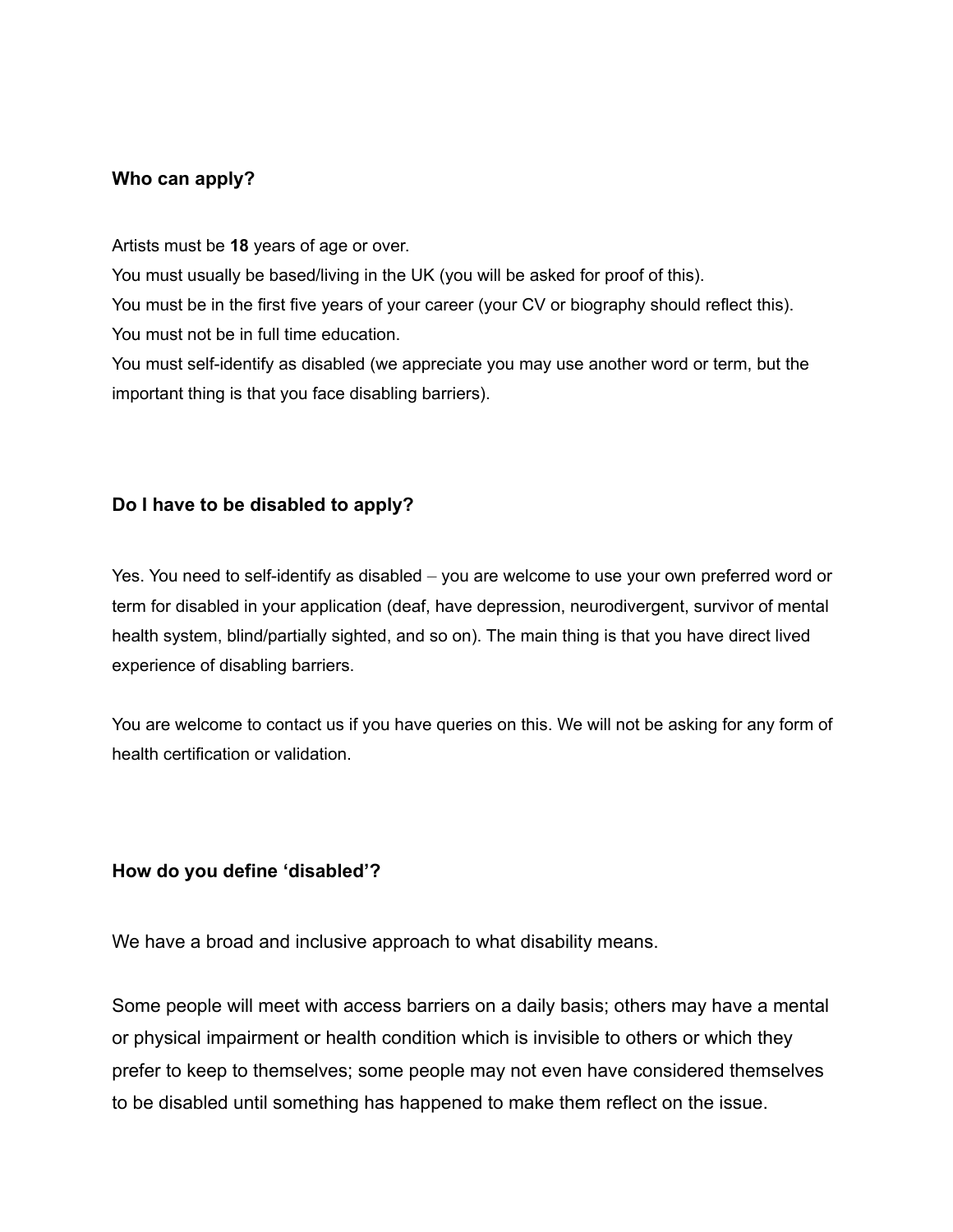If you consider yourself to be disabled under this broad definition, then please indicate so in the monitoring form and where applicable in your application.

The partners work to the social model of disability and applications are not dependent on a health or medical diagnosis.

[Learn about the Social Model of Disability on Shape's website,](https://www.shapearts.org.uk/News/social-model-of-disability) where you can find an animation and an Easy Read document.

## **Can I apply if I have won previous awards and prizes, or had significant exhibitions?**

<span id="page-3-0"></span>Yes, you are welcome to apply. However, we are looking to target support for disabled artists who face barriers to progression. This means that, as part of the selection process, we will give greater weight to applicants who identify significant barriers to progression than those who have a strong track record of success.

#### <span id="page-3-1"></span>**How do I apply? What is the process?**

- 1. Complete the application form on Submittable.
- 2. Make sure you reply to each part of the form, **even if sending us answers by audio or video**. Without these details we cannot process the application.
- 3. The panel will contact shortlisted artists to arrange a conversation. This will be conducted in a relaxed and flexible format, using remote tools such as zoom.
- 4. Afterwards, we will make an award and announce the awardee and final shortlisted group.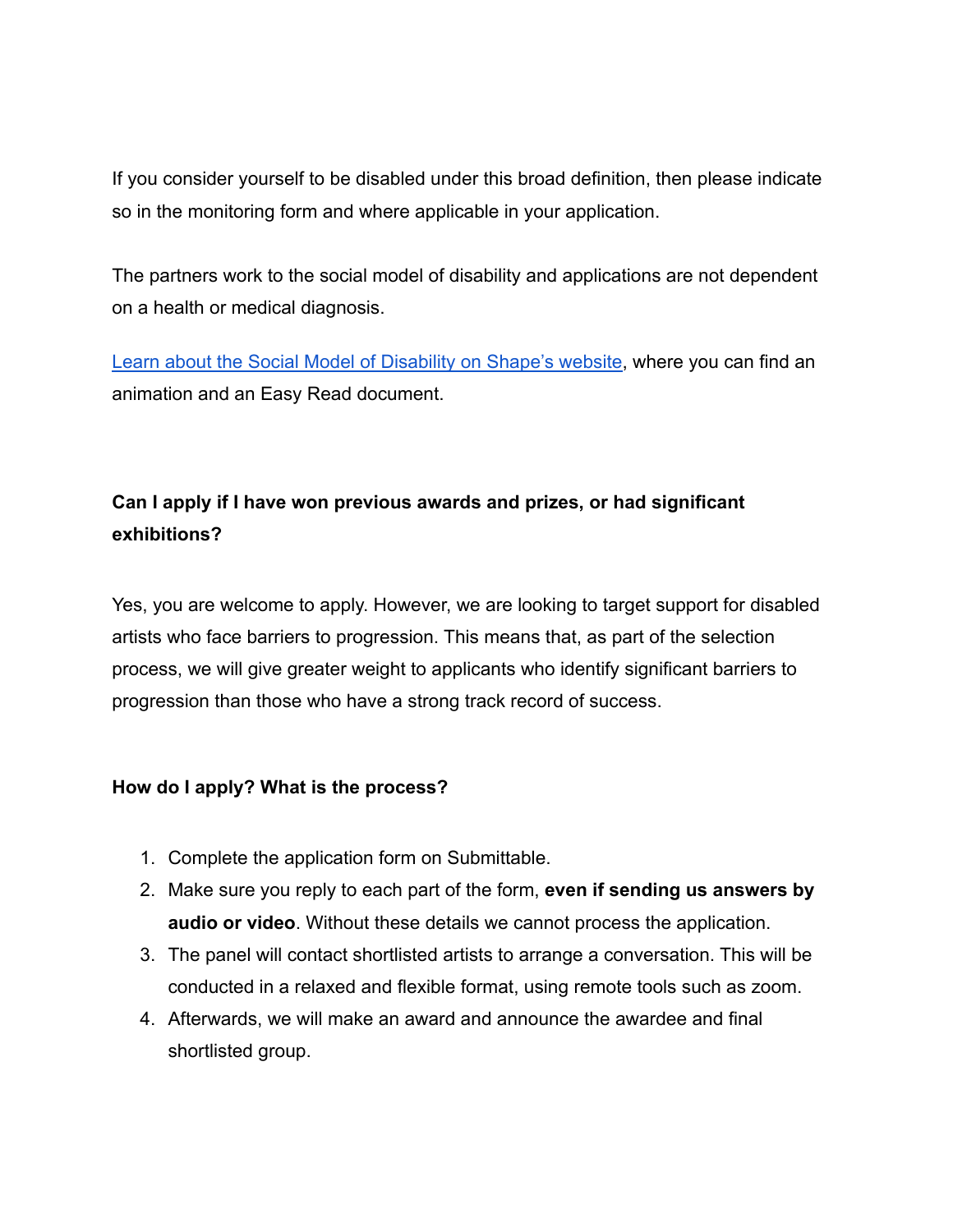5. Other artists will be notified about their applications before this announcement is made.

#### **When is the deadline for applications?**

The deadline for submitting your application is **Sunday 10 July 2022, 23.59**.

#### <span id="page-4-0"></span>**What art forms do you accept?**

We welcome applications covering a variety of contemporary art forms, including but not restricted to: painting, drawing, sculpture, film, audio/sound, photography, mixed media, text, performance, textiles and so on.

If your practice is research-based there must be an aspect to it which connects with audiences and can be broadcast or showcased in some form.

#### <span id="page-4-1"></span>**Do you cover travel costs for the residency?**

There will be a travel grant of up to £500 made available to selected artists for travel to and from the residency location in Gateshead. Any costs above this figure should be covered by the £5k bursary grant.

## <span id="page-4-2"></span>**In your form, you ask about barriers I face. What are you looking for? What do you mean?**

This project is aimed at supporting disabled creatives who have faced difficulties in getting their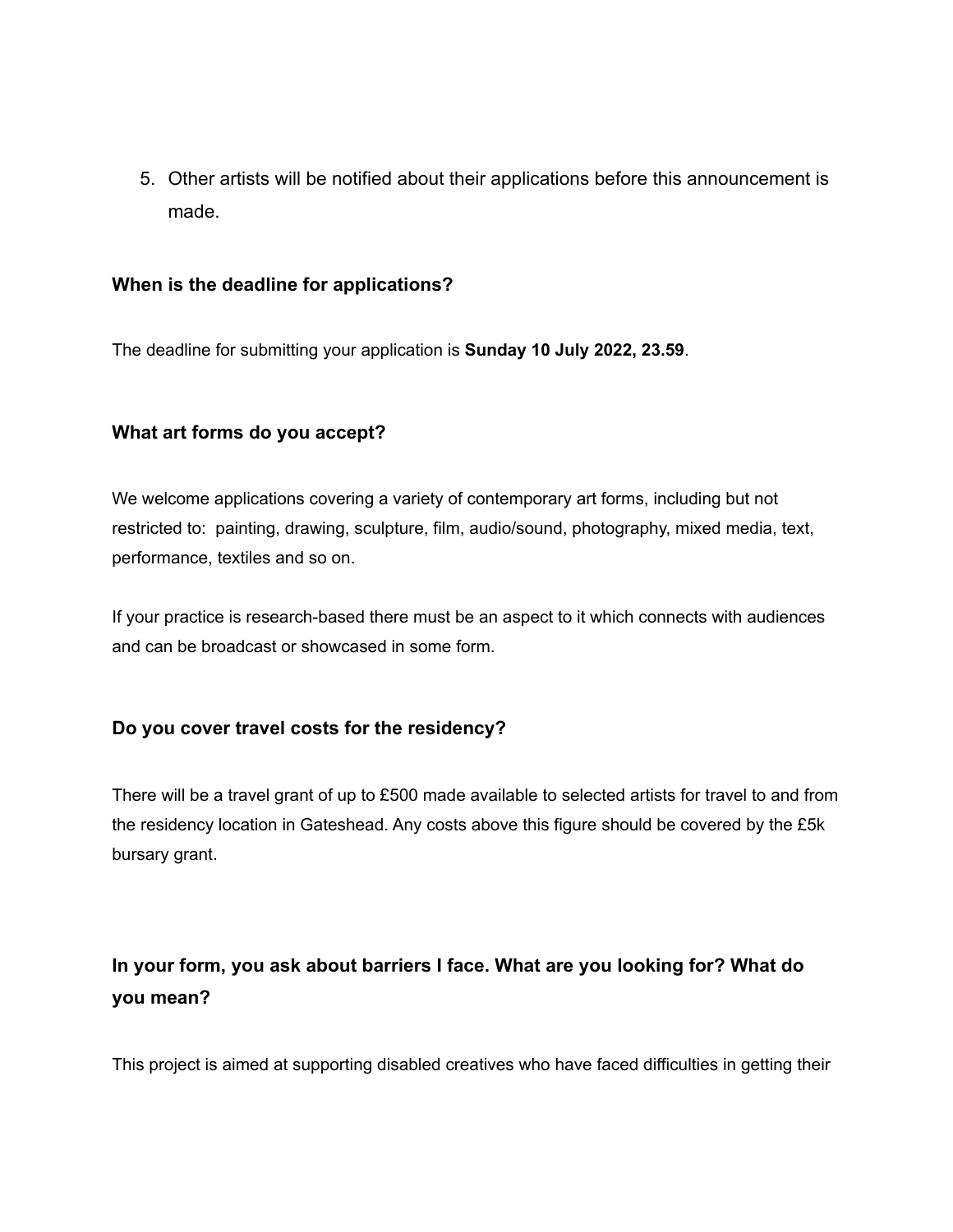career off the ground, or making progress beyond an initial start. You might feel stuck or frustrated, or not know what to do next.

By identifying external barriers to progress, artists will help us understand what changes are required to make the arts sector more supportive and easier to navigate. This might include: financial issues, geographic isolation, lack of accessible studios or facilities, or lack of accessible arts education.

It might include people's negative attitudes and inaccessible application processes, or a lack of accessible support, advice and mentoring.

We appreciate as well that there may be other discriminatory processes at work, and you are welcome to tell us about these too.

*Emergent's* focus will mainly be on exploring ways to remove external barriers. Our aim is to share learnings with our sector, so that greater numbers of emerging artists can successfully sustain and develop their careers.

#### <span id="page-5-0"></span>**What do you mean by a socially engaged practice?**

We have a broad approach to this, and are looking for artists who in some way are addressing societal issues. This might include a creative dialogue with audiences, or a specific community, that promotes greater awareness of societal barriers and the means of removing them. Your work should have some capacity to spark debate, thought and discussion around issues affecting marginalised people, or those whose voice struggles to be heard.

This does not mean you have to identify as a political activist, and your focus does not have to be confined to disability-related issues. It is more about us supporting artists whose work is relevant to contemporary society and its development, and who can demonstrate that they are considering how people live, and treat one another.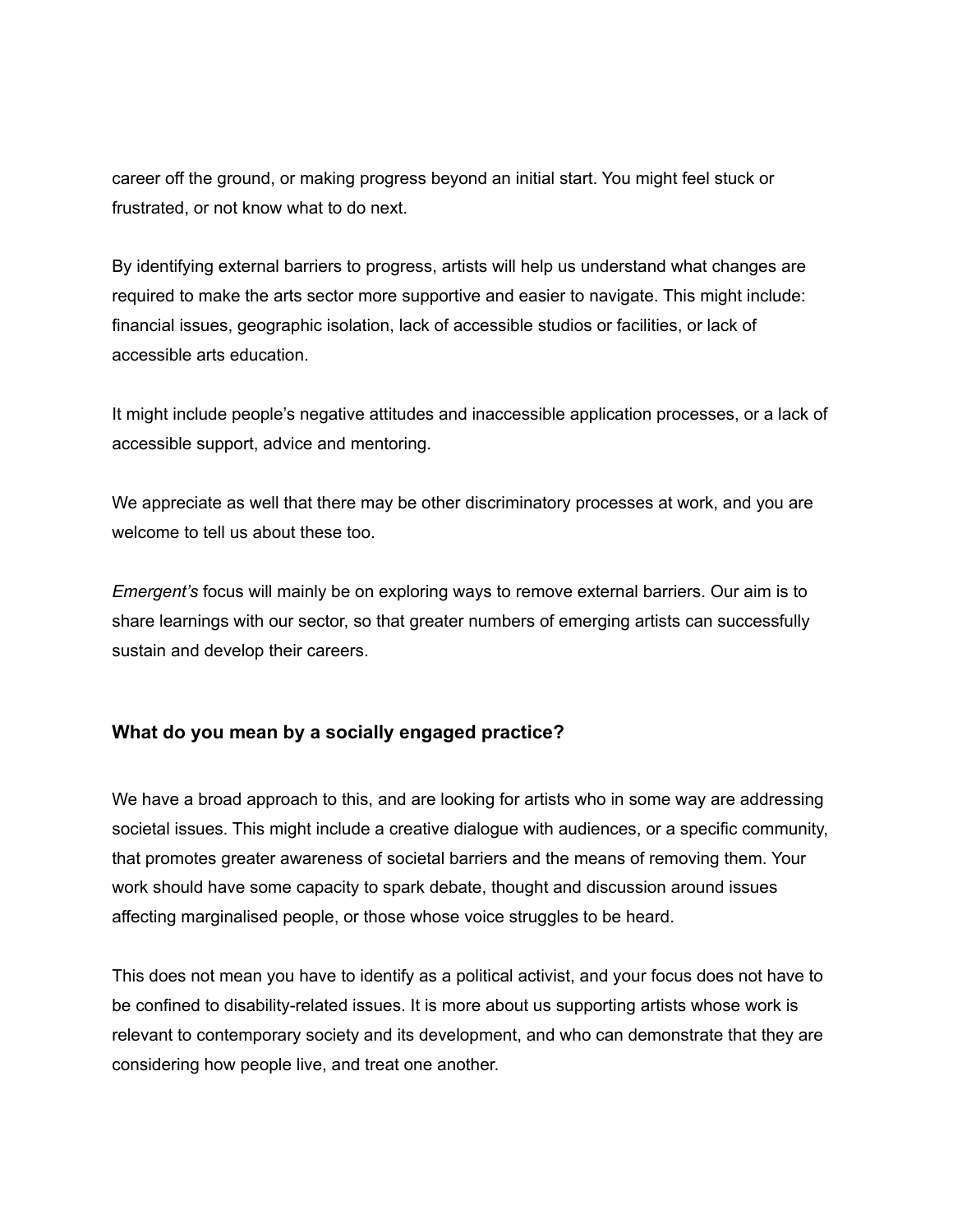#### **Do you cover access costs?**

We have a budget to cover access support costs, and this will be discussed on an individual basis.

#### <span id="page-6-0"></span>**I need support with my application, can you help?**

If you need support with your application, please contact us via [exhibitions@shapearts.org.uk.](mailto:exhibitions@shapearts.org.uk) It will be helpful if you could let us know what support you need when doing so.

#### <span id="page-6-1"></span>**How will artists be selected?**

Artists will be selected by a panel process with representatives from BALTIC and Shape.

#### <span id="page-6-2"></span>**I am not based in the UK. Can I still apply?**

No. Applicants must usually be resident or based in the UK.

#### <span id="page-6-3"></span>**Can someone else complete my application for me?**

Yes. As long as they have your full consent and you are happy with what they are submitting on your behalf. If you don't have support, and need assistance to complete and submit your application, please contact us via [exhibitions@shapearts.org.uk](mailto:exhibitions@shapearts.org.uk).